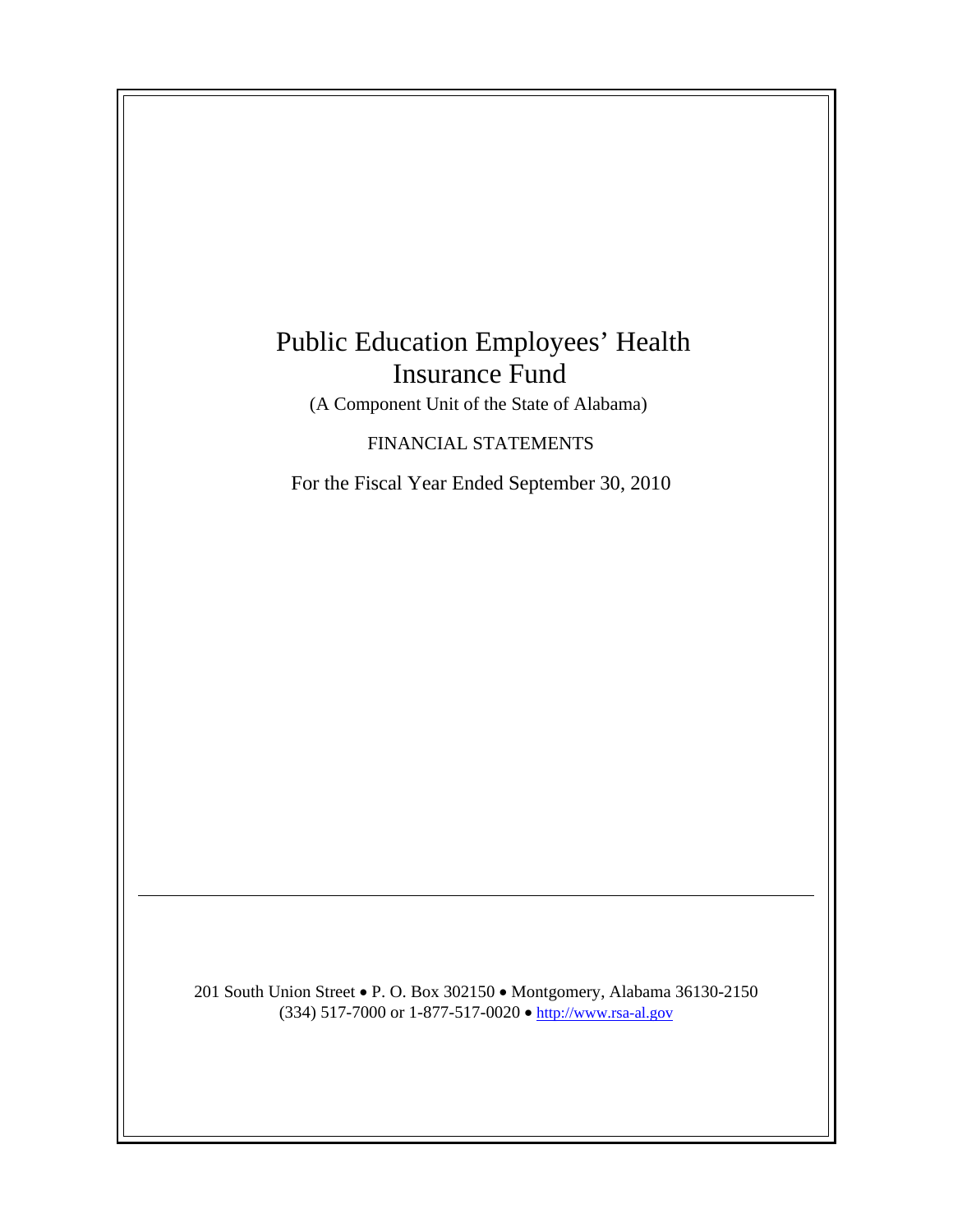

Carr, Riggs & Ingram, LLC 7550 Halcyon Summit Drive Montgomery, AL 36117

(334) 271-6678 (334) 271-6697 (fax) www.cricpa.com

## **INDEPENDENT AUDITORS' REPORT**

To the Public Education Employees' Health Insurance Board

We have audited the accompanying balance sheet of the Public Education Employees' Health Insurance Fund (a component unit of the State of Alabama) as of September 30, 2010, and the related statement of revenues, expenses and changes in fund equity and cash flows for the year then ended. These financial statements are the responsibility of the Public Education Employees' Health Insurance Fund. Our responsibility is to express an opinion on these financial statements based on our audit. The prior year partial comparative information has been derived from the Public Education Employees' Health Insurance Fund's 2009 financial statements and, in our report dated January 27, 2010, we expressed an unqualified opinion on such financial statements.

We conducted our audit in accordance with auditing standards generally accepted in the United States of America. Those standards require that we plan and perform the audit to obtain reasonable assurance about whether the financial statements are free of material misstatement. An audit includes examining, on a test basis, evidence supporting the amounts and disclosures in the financial statements. An audit also includes assessing the accounting principles used and significant estimates made by management, as well as evaluating the overall financial statement presentation. We believe that our audit provides a reasonable basis for our opinion.

In our opinion, the financial statements referred to above present fairly, in all material respects, the financial position of the Public Education Employees' Health Insurance Fund (a component unit of the State of Alabama) as of September 30, 2010, and its changes in fund equity and its cash flows for the year then ended in conformity with U.S. generally accepted accounting principles.

The management's discussion and analysis on pages 2 through 4 and the claims development information on page 17 are not required parts of the basic financial statements but are supplementary information required by U.S. generally accepted accounting principles. We have applied certain limited procedures, which consisted principally of inquiries of management regarding the methods of measurement and presentation of the required supplementary information. However, we did not audit the information and express no opinion on it.

Carry Riggs & Ingram, L.L.C.

January 28, 2011 Montgomery, Alabama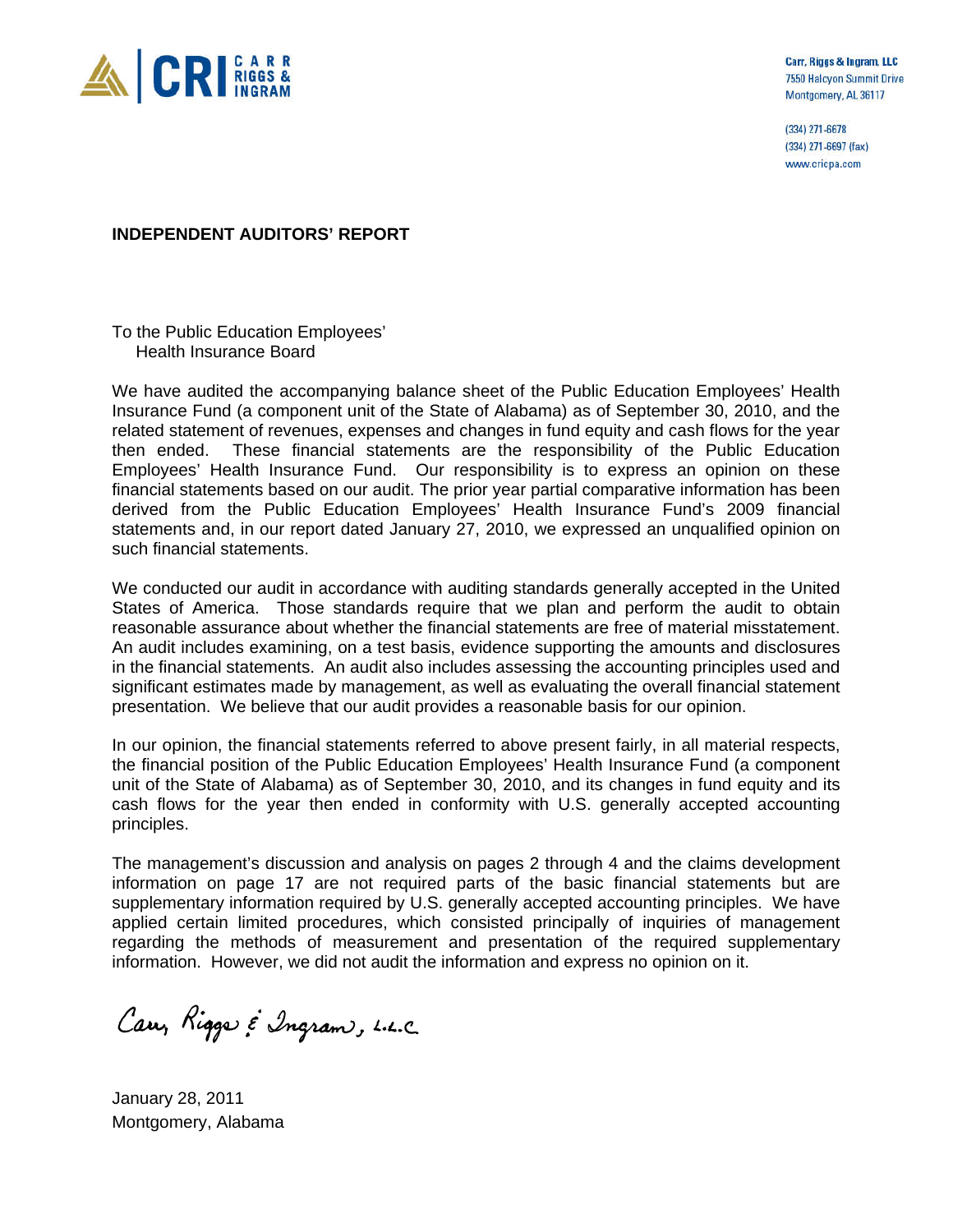## **PUBLIC EDUCATION EMPLOYEES' HEALTH INSURANCE FUND Management's Discussion and Analysis**

The Public Education Employees' Health Insurance Fund (PEEHIF) is a health insurance plan for active and retired employees' of state educational institutions. The contributions and benefit payments related to retirees that are processed through the PEEHIF are segregated from the PEEHIF and reported as part of the Alabama Retired Education Employees' Health Care Trust (Trust). In previous years, the financial report included active and retiree financial information. The following discussion provides an overview of the financial position and results of operation for the PEEHIF as of and for the year ended September 30, 2010, respectively. For more detailed information, please refer to the financial statements, including the Notes to the Financial Statements and the Required Supplementary Information.

#### **Financial Statements and Required Supplementary Information**

The financial statements include the Balance Sheet, Statement of Revenues, Expenses and Changes in Fund Equity and the Statement of Cash Flows. The Notes to the Financial Statements are considered an integral part of the financial statements. The financial statements are prepared using the economic resources measurement focus and accrual basis of accounting. Revenues are recognized when earned and expenses are recognized when incurred, regardless of when cash is received or expended. Investments are reported at fair value.

Balance Sheet – Includes all assets and liabilities of the PEEHIF and provides a snapshot of the financial position of the PEEHIF as of the end of the fiscal year. Assets equal liabilities plus fund equity.

Statement of Revenues, Expenses, and Changes in Fund Equity – Reports all revenues and expenses of the PEEHIF for the fiscal year. Revenues include premiums, changes in the fair value of investments, and interest income. Expenses are principally made up of claims. Revenues minus expenses provide the income/ (loss) for the fiscal year. Income/(loss) plus the beginning fund equity provides the fund equity at fiscal yearend.

Cash Flow Statement – Provides information about the cash receipts and cash payments of the PEEHIF during the year. The cash flow statement is divided into three sections – operating, investing, and noncapital financing activities. Also, a reconciliation of operating income to net cash provided by operating activities is presented. The PEEHIF had no activities related to capital and related financing during the fiscal year. The PEEHIF cash flow statement was prepared using the direct method, as required by GASB Statement Number 34. Under the direct method, major classes of receipts and payments are displayed. The net change in cash during the year plus the cash at the beginning of the year equals the cash at the end of the year.

The Notes to the Financial Statements include a description of the organization, a summary of significant accounting policies, a description of contract administrators including the methods in which fees are determined, credit risk disclosures for cash and investments, concentration of investments disclosures, disclosures concerning unpaid claims liabilities, Other Postemployment Benefits and pension plan disclosures.

The Required Supplementary Information following the Notes to the Financial Statements provides information pertaining to claims development. A table is used to illustrate the ten-year historical trend information on how PEEHIF's earned revenues and interest income compare to related costs of claims and other expenses assumed by PEEHIF as of the year-end.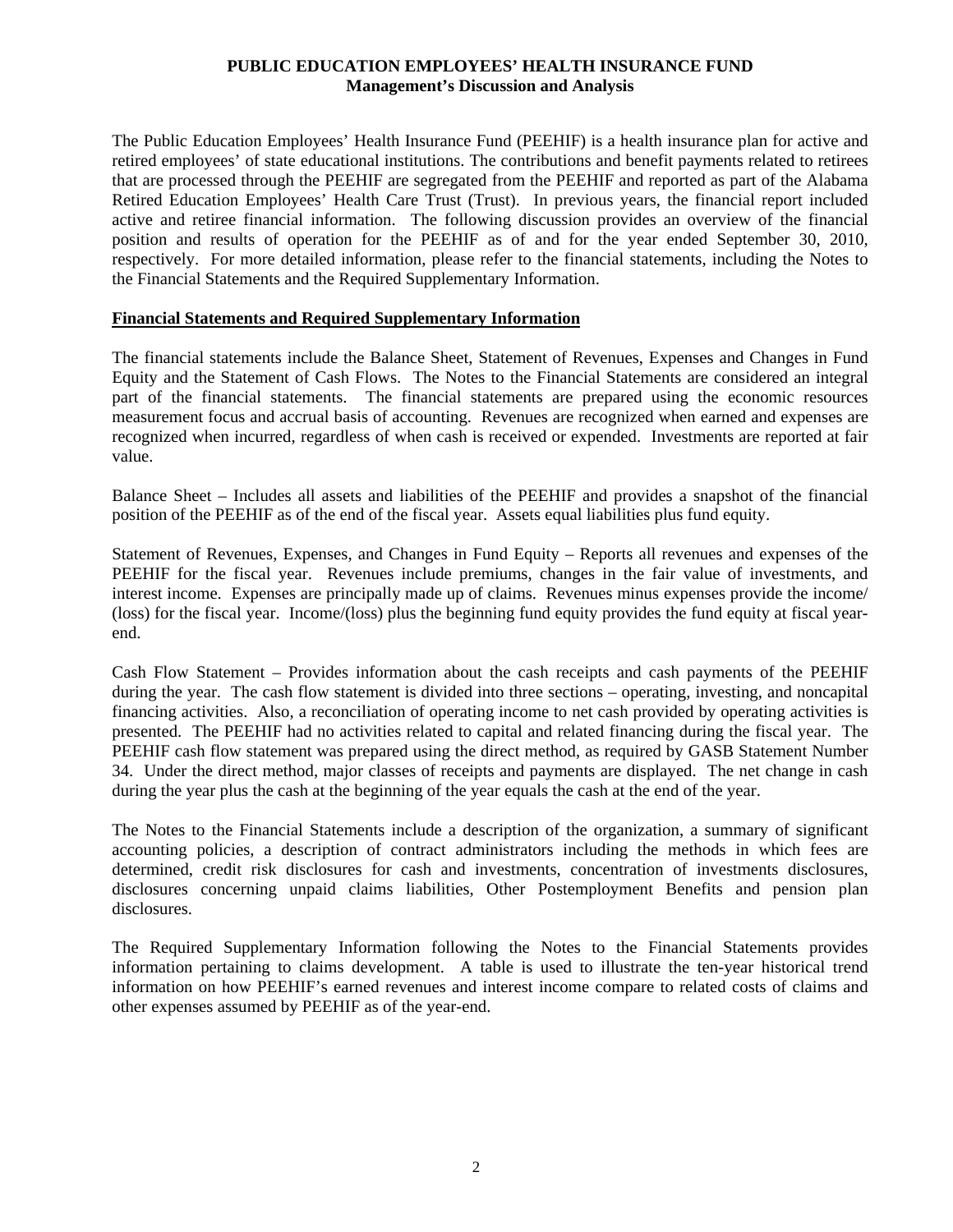## **PUBLIC EDUCATION EMPLOYEES' HEALTH INSURANCE FUND Management's Discussion and Analysis**

#### **Comparative Summary Statements**

## **Summary Comparative Balance Sheet As of September 30, 2010 and 2009**

(Amounts in Thousands)

|                                          |      |        |      |          |                 | %Increase  |
|------------------------------------------|------|--------|------|----------|-----------------|------------|
|                                          | 2010 |        |      | 2009     | Variance        | (Decrease) |
| <b>Assets</b>                            |      |        |      |          |                 |            |
| Cash                                     | \$   | 4,889  | -\$  | 4,099 \$ | 790             | 19.27      |
| Receivables                              |      | 7.960  |      | 7.821    | 139             | 1.78       |
| <b>Investments</b>                       |      | 80,723 |      | 105,607  | (24,884)        | (23.56)    |
| Deposits with Claims-Paying Agent        |      | 3.411  |      | 6597     | (3,186)         | (48.29)    |
| <b>Total Assets</b>                      | \$   | 96,983 | \$   | 124,124  | \$<br>(27, 141) | (21.87)    |
| <i><b>Lightlities</b></i>                |      |        |      |          |                 |            |
| Payables                                 | \$   | 35,903 | - \$ | 26654 \$ | 9.249           | 34.70      |
| Claims Incurred but not Reported         |      | 42,009 |      | 52,631   | (10,622)        | (20.18)    |
| <b>Total Liabilities</b>                 |      | 77,912 |      | 79.285   | (1,373)         | (1.73)     |
| Fund Equity - unrestricted               |      | 19,071 |      | 44,839   | (25,768)        | (57.47)    |
| <b>Total Liabilities and Fund Equity</b> | \$   | 96.983 | \$   | 124.124  | \$<br>(27, 141) | (21.87)    |

# **Summary Comparative Statement of Revenues, Expenses, and Changes in Fund Equity For Fiscal Years Ended September 30, 2010 and 2009**

|                                           | 2010                | 2009    | <b>Variance</b>           | % Increase<br>(Decrease) |
|-------------------------------------------|---------------------|---------|---------------------------|--------------------------|
| <b>Operating Revenue</b>                  |                     |         |                           |                          |
| Premiums                                  | \$<br>764,313<br>\$ | 804,658 | <sup>\$</sup><br>(40,345) | (5.01)                   |
| <b>Operating Expenses</b>                 |                     |         |                           |                          |
| Claims                                    | 787,216             | 775,166 | 12,050                    | 1.55                     |
| Administrative                            | 3,160               | 2,566   | 594                       | 23.15                    |
| <b>Total Operating Expenses</b>           | 790,376             | 777,732 | 12,644                    | 1.63                     |
| Operating Income (Loss)                   | (26,063)            | 26,926  | (52,989)                  | (196.79)                 |
| <b>Investment Revenues</b>                |                     |         |                           |                          |
| <b>Interest Income</b>                    | 295                 | 2,056   | (1,761)                   | (85.65)                  |
| Net Decrease in Fair Value of Investments |                     | (23)    | 23                        | 100.00                   |
| <b>Total Investment Revenues</b>          | 295                 | 2,033   | (1,738)                   | (85.49)                  |
| Total Income (Loss)                       | (25,768)            | 28,959  | (54, 727)                 | (188.98)                 |
| <b>Fund Equity</b>                        |                     |         |                           |                          |
| Beginning of Year                         | 44,839              | 15,880  | 28,959                    | 182.36                   |
| End of Year                               | \$<br>19,071<br>\$  | 44,839  | \$<br>(25,768)            | (57.47)                  |

(Amounts in Thousands)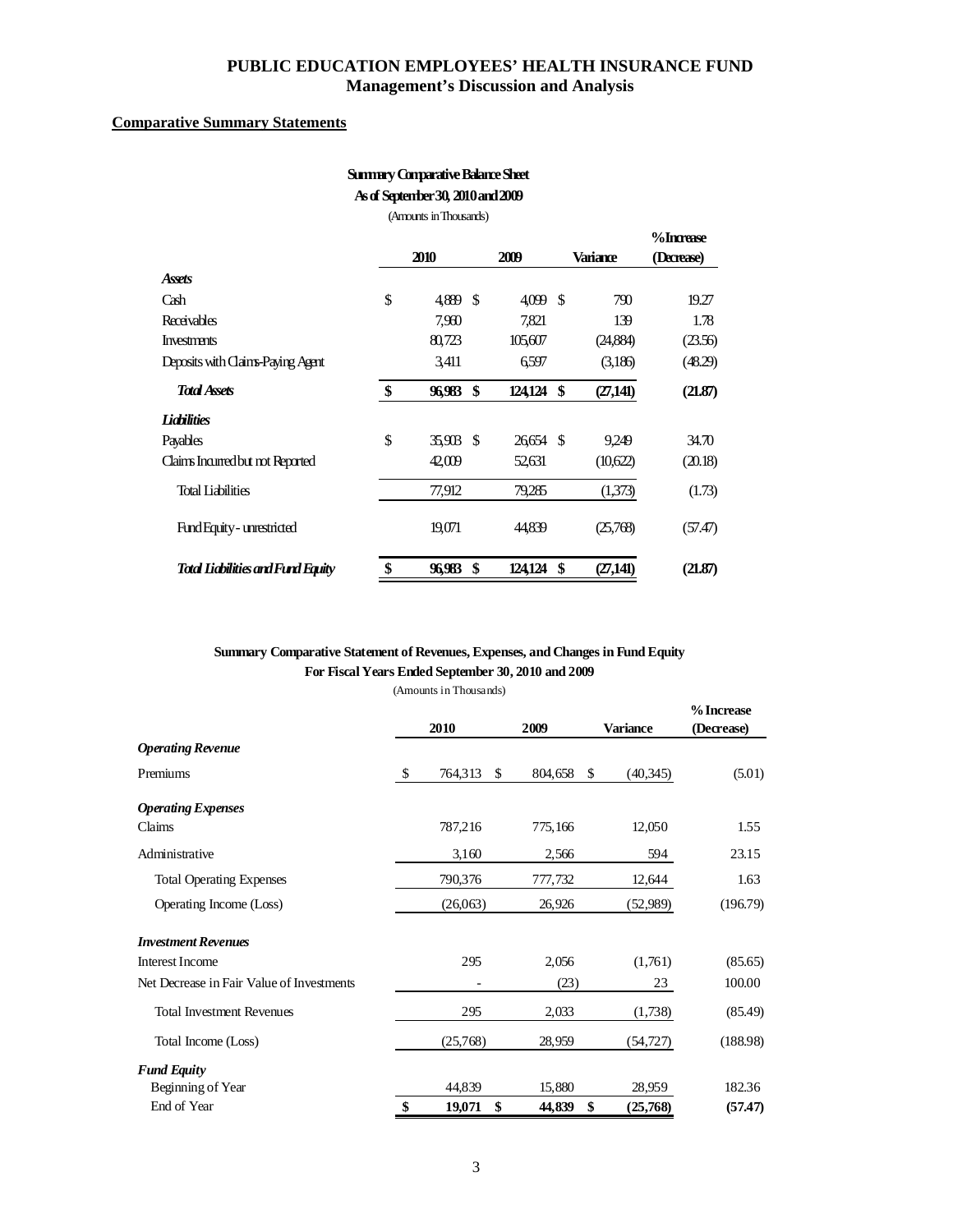## **PUBLIC EDUCATION EMPLOYEES' HEALTH INSURANCE FUND Management's Discussion and Analysis**

# **Financial Analysis**

- Interest Income decreased as a result of a decrease in the return on short-term investments.
- Claims expense increased due to an increase in the number of covered lives and an increase in the medical cost trend rate.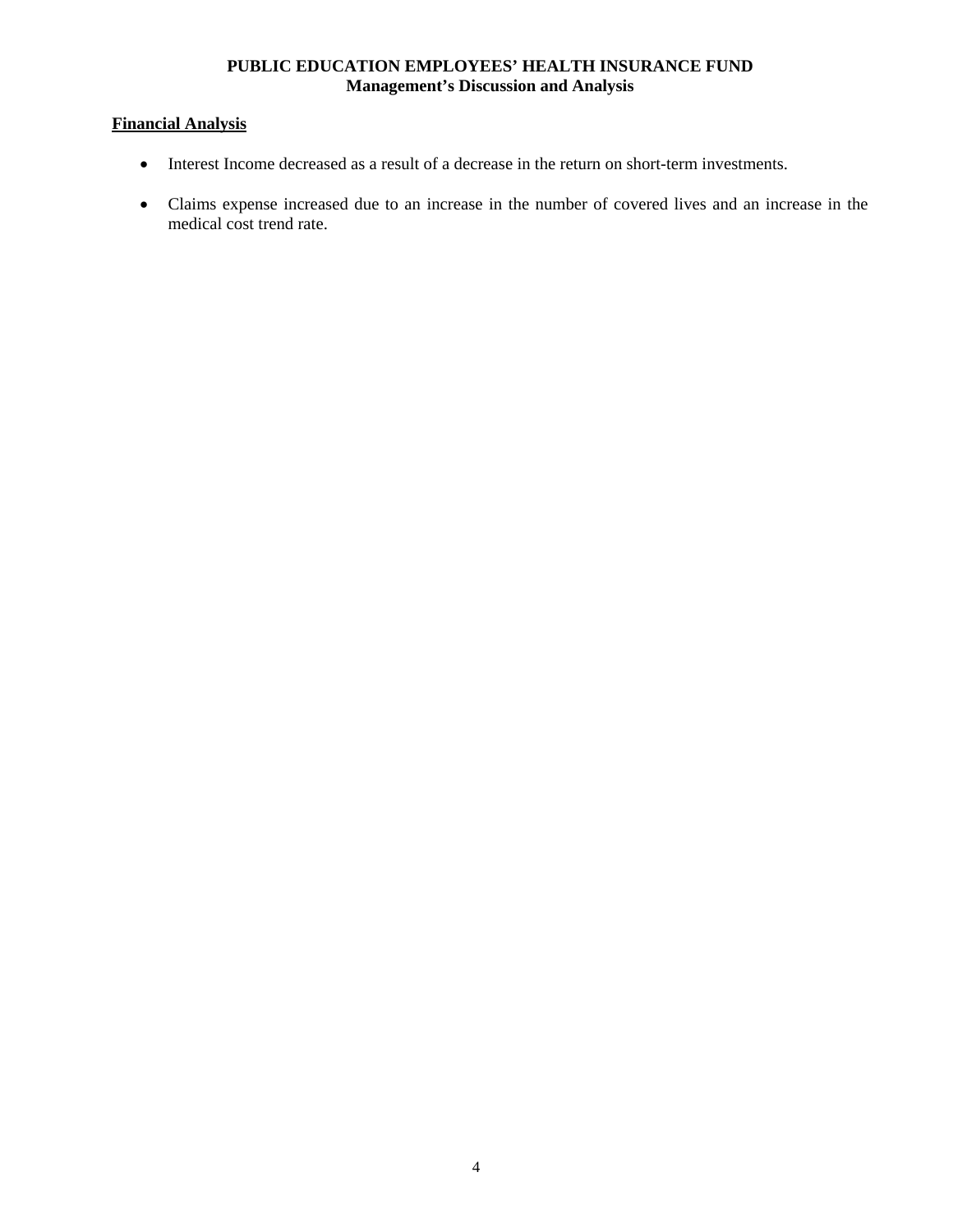# **PUBLIC EDUCATION EMPLOYEES' HEALTH INSURANCE FUND BALANCE SHEET September 30, 2010 with comparative amounts shown for 2009**

(Amounts in Thousands)

|                                                       |    | 2009   |                           |         |
|-------------------------------------------------------|----|--------|---------------------------|---------|
| <b>Assets</b>                                         |    |        |                           |         |
| Cash (Note 1)                                         | \$ | 4,889  | $\mathbb{S}$              | 4,099   |
| Receivables                                           |    |        |                           |         |
| Premiums                                              |    | 1,876  |                           | 1,477   |
| Rebates - Prescription Drug Plan Manufacturer Rebates |    | 6,071  |                           | 6,327   |
| Interest                                              |    | 13     |                           | 17      |
| <b>Total Receivables</b>                              |    | 7,960  |                           | 7,821   |
| Deposit with Claims-Paying Agent                      |    | 3,411  |                           | 6,597   |
| Investments, at Fair Value (Note 3)                   |    | 80,723 |                           | 105,607 |
| <b>Total Assets</b>                                   | \$ | 96,983 | \$                        | 124,124 |
| <b>Liabilities</b>                                    |    |        |                           |         |
| <b>Accounts Payable</b>                               | \$ | 312    | $\boldsymbol{\mathsf{S}}$ | 25      |
| <b>Employee Benefits Payable</b>                      |    | 489    |                           | 470     |
| Other Postemployment Benefits (Note 5)                |    | 318    |                           | 243     |
| Reported Claims Payable (Note 4)                      |    | 34,784 |                           | 25,916  |
| Claims Incurred but not Reported (Note 4)             |    | 42,009 |                           | 52,631  |
| <b>Total Liabilities</b>                              |    | 77,912 |                           | 79,285  |
| <b>Fund Equity - unrestricted</b>                     |    | 19,071 |                           | 44,839  |
| <b>Total Liabilities and Fund Equity</b>              | \$ | 96,983 | \$                        | 124,124 |

See accompanying Notes to the Financial Statements.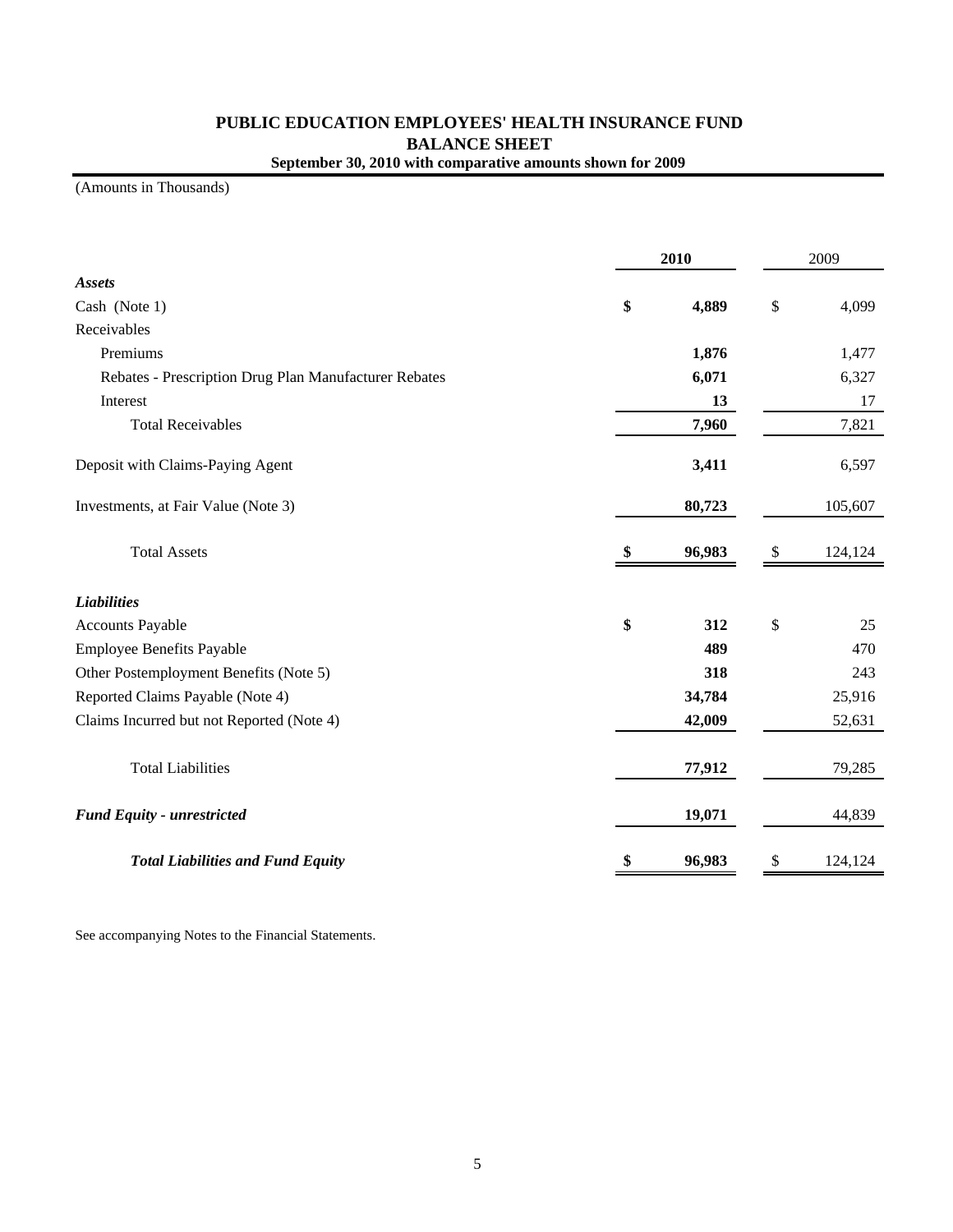## **PUBLIC EDUCATION EMPLOYEES' HEALTH INSURANCE FUND STATEMENT OF REVENUES, EXPENSES AND CHANGES IN FUND EQUITY For the Fiscal Year Ended September 30, 2010 with comparative amounts shown for 2009**

(Amounts in Thousands)

|                                           | 2010          | 2009                               |  |  |
|-------------------------------------------|---------------|------------------------------------|--|--|
| <b>Operating Revenue</b>                  |               |                                    |  |  |
| Premiums                                  | 764,313<br>\$ | $\sqrt[6]{\frac{1}{2}}$<br>804,658 |  |  |
| <b>Operating Expenses</b>                 |               |                                    |  |  |
| Claims (Notes 2 and 4)                    | 787,216       | 775,166                            |  |  |
| Administrative                            | 3,160         | 2,566                              |  |  |
| <b>Total Operating Expenses</b>           | 790,376       | 777,732                            |  |  |
| Operating Income (Loss)                   | (26,063)      | 26,926                             |  |  |
| <b>Investment Revenues</b>                |               |                                    |  |  |
| <b>Interest Income</b>                    | 295           | 2,056                              |  |  |
| Net Decrease in Fair Value of Investments |               | (23)                               |  |  |
| <b>Total Investment Revenues</b>          | 295           | 2,033                              |  |  |
| Total Income (Loss)                       | (25,768)      | 28,959                             |  |  |
| <b>Fund Equity</b>                        |               |                                    |  |  |
| Beginning of Year                         | 44,839        | 15,880                             |  |  |
| End of Year                               | 19,071        | \$<br>44,839                       |  |  |

See accompanying Notes to the Financial Statements.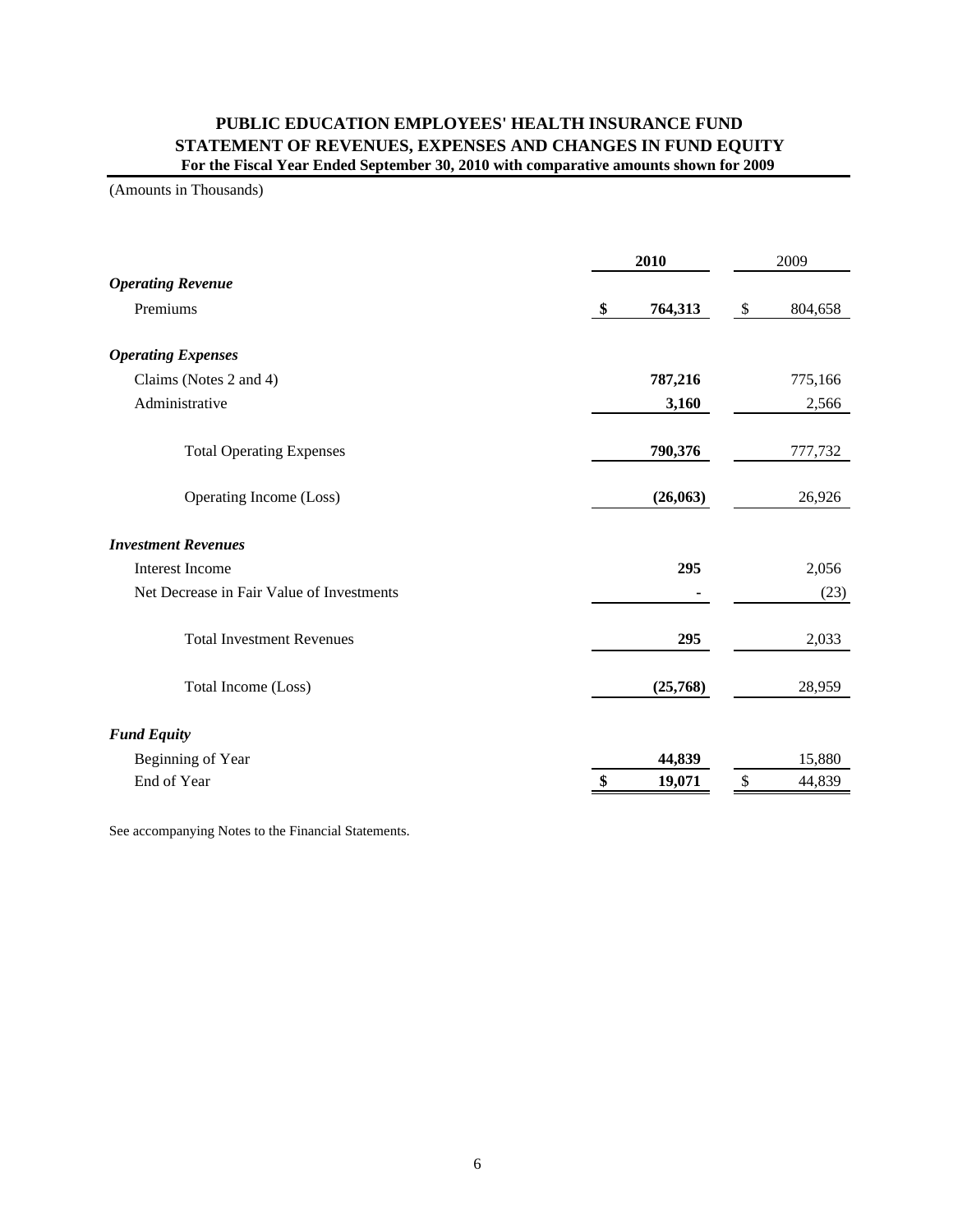## **PUBLIC EDUCATION EMPLOYEES' HEALTH INSURANCE FUND STATEMENT OF CASH FLOWS For the Fiscal Year Ended September 30, 2010 with comparative amounts shown for 2009**

(Amounts in Thousands)

|                                                       |              | 2010        | 2009          |
|-------------------------------------------------------|--------------|-------------|---------------|
| <b>Cash Flows From Operating Activities</b>           |              |             |               |
| Receipts from Participants                            | \$           | 763,914     | \$<br>805,343 |
| Payments to Suppliers                                 |              | (403)       | (531)         |
| Payments to Employees                                 |              | (2,376)     | (2,143)       |
| Claims Paid                                           |              | (785, 528)  | (771, 982)    |
| Net Cash Provided (Used) by Operating Activities      |              | (24, 393)   | 30,687        |
| <b>Cash Flows from Investing Activities</b>           |              |             |               |
| Interest from Investments                             |              | 299         | 2,142         |
| Purchases of Investments                              |              | (2,650,888) | (3,335,036)   |
| Sales and Maturities of Investments                   |              | 2,675,772   | 3,303,122     |
| Net Cash Provided (Used) by Investing Activities      |              | 25,183      | (29, 772)     |
| Net Increase in Cash                                  |              | 790         | 915           |
| Cash at Beginning of Year                             |              | 4,099       | 3,184         |
| <b>Cash at End of Year</b>                            | $\mathbb{S}$ | 4,889       | \$<br>4,099   |
| <b>Reconciliation of Operating Income to Net Cash</b> |              |             |               |
| <b>Provided by Operating Activities</b>               |              |             |               |
| Operating Income (Loss)                               | \$           | (26,063)    | \$<br>26,926  |
| Adjustments to Reconcile Operating Income (Loss)      |              |             |               |
| to Net Cash Provided by Operating Activities:         |              |             |               |
| (Increase)/Decrease in Assets:                        |              |             |               |
| Premium Receivable                                    |              | (399)       | 685           |
| Rebates Receivable                                    |              | 256         | (597)         |
| Deposit with Claims Paying Agent                      |              | 3,186       | (5,172)       |
| Increase/(Decrease) in Liabilities:                   |              |             |               |
| Accounts Payable                                      |              | 287         | (145)         |
| <b>Employee Benefits Payable</b>                      |              | 19          | (13)          |
| Other Postemployment Benefits                         |              | 75          | 50            |
| Reported Claims Payable                               |              | 8,868       | 3,941         |
| Claims Incurred but not Reported                      |              | (10,622)    | 5,012         |
| Net Cash Provided (Used) by Operating Activities      | \$           | (24, 393)   | \$<br>30,687  |
| <b>Noncash Investing Activities</b>                   |              |             |               |
| Unrealized Increase in Fair Value of Investments      | \$           |             | \$            |
| Decrease in Interest Receivable                       | \$           | 4           | (86)          |

See accompanying Notes to the Financial Statements.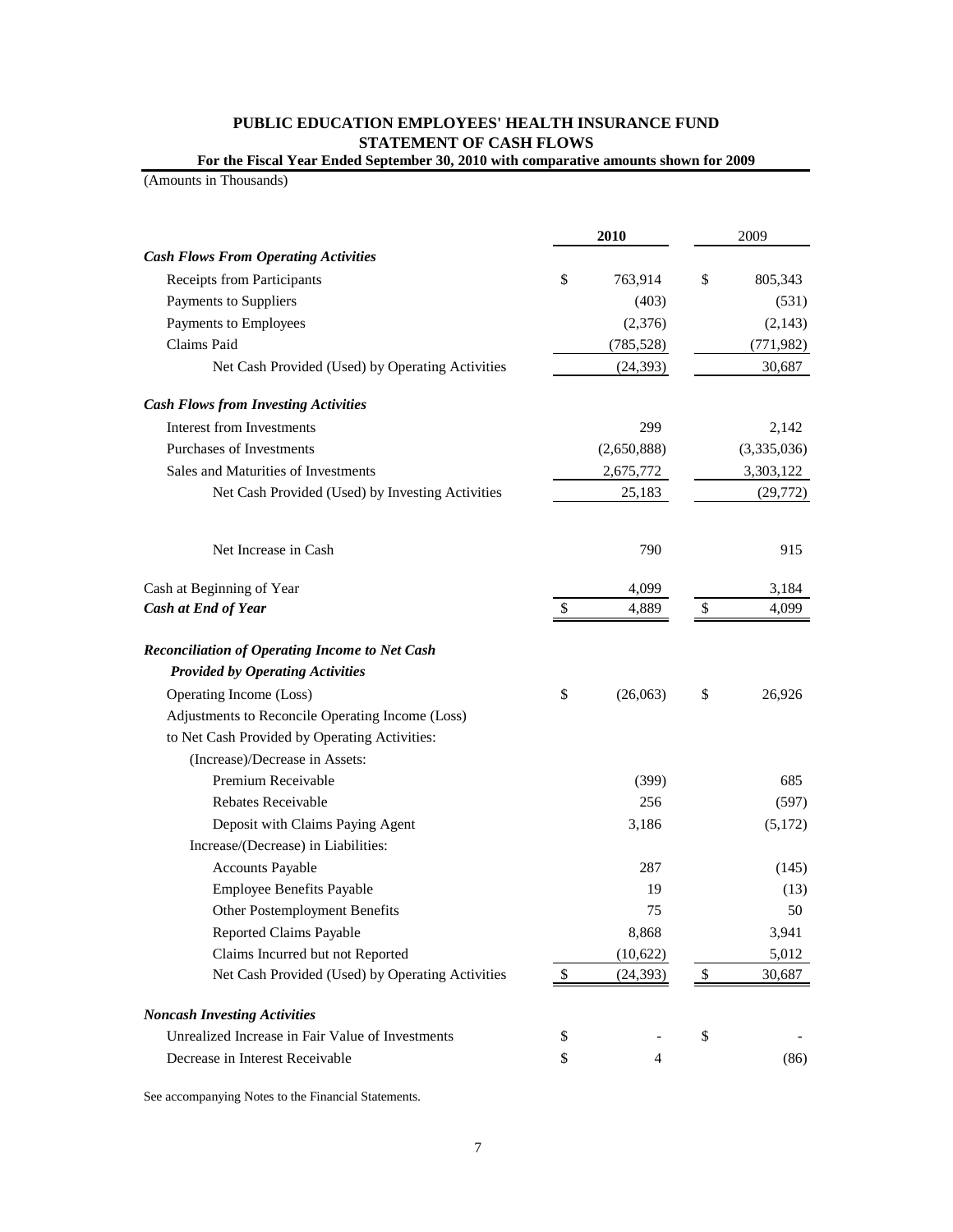## **1) Organization and Summary of Significant Accounting Policies**

#### **A. General**

The Public Education Employees' Health Insurance Fund (PEEHIF) was established in 1983 under the provisions of Act 83-455 of the Alabama Legislature to provide a uniform plan of health insurance for employees and retired employees of state educational institutions which provide instruction at any combination of grades K-14 (collectively eligible employees), and to provide a method for funding the benefits related to the plan. The four-year universities are eligible and may elect to participate in the plan. At this time, Jacksonville State is the only university that has elected to participate in the plan. Responsibility for the establishment of the health insurance plan and its general administration and operations is vested in the Public Education Employees' Health Insurance Board (PEEHIB). In accordance with the Governmental Accounting Standards Board (GASB), the PEEHIF is considered a component unit of the State of Alabama (State) and is included in the State's *Comprehensive Annual Financial Report*.

In order to comply with the reporting requirements as set out in GASB Statement 43, *Financial Reporting for Postemployment Benefit Plans Other Than Pension Plans*, the contributions (employer, plan member and Medicare Part D Retiree Drug Subsidy) and benefit payments related to retirees that are processed through the PEEHIF are segregated from the PEEHIF and reported as part of the Alabama Retired Education Employees' Health Care Trust (Trust).

The Public Education Employees' Health Insurance Plan (PEEHIP) offers a basic hospital/medical plan that provides basic medical coverage for up to 365 days of care during each hospital confinement. The basic hospital/medical plan also provides for physicians' benefits, outpatient care, prescription drugs, and mental health benefits. Major medical benefits under the basic hospital/medical plan are subject to a lifetime contract maximum of \$1,000,000 for each covered individual.

Also available through the PEEHIP is an option to enroll in a health maintenance organization (HMO) in lieu of the basic hospital/medical plan. The HMO generally provides the same coverage as the basic hospital/medical plan.

Optional plans which may be selected in addition to or in lieu of the basic hospital/medical plan or HMO include: Hospital Indemnity, Cancer, Dental, and Vision. The Hospital Indemnity Plan provides a per day benefit for hospital confinement, maternity, intensive care, cancer and convalescent care. The Cancer Plan provides a per day benefit for each hospital confinement related to cancer only. The Dental Plan covers diagnostic and preventive services as well as basic and major services based on reasonable and customary charges up to \$1,000 per year per person with dependent coverage (\$1,250 per year per person with employee coverage only). The Vision Plan covers annual eye examinations as well as the cost of either eyeglasses or contact lenses.

The State contributes a specified amount (the employer rate) monthly to each respective participating school system. Each participating school system must then pay the employer rate to the PEEHIF each month. That rate was \$752 per participant per month for 2010. In addition to the employer payments each month, the employee pays certain premium amounts. Participants should refer to the PEEHIP's contracts for a more complete description of the PEEHIP's provisions. During fiscal year 2003, the Legislature passed Act 2003-473 (effective October 1,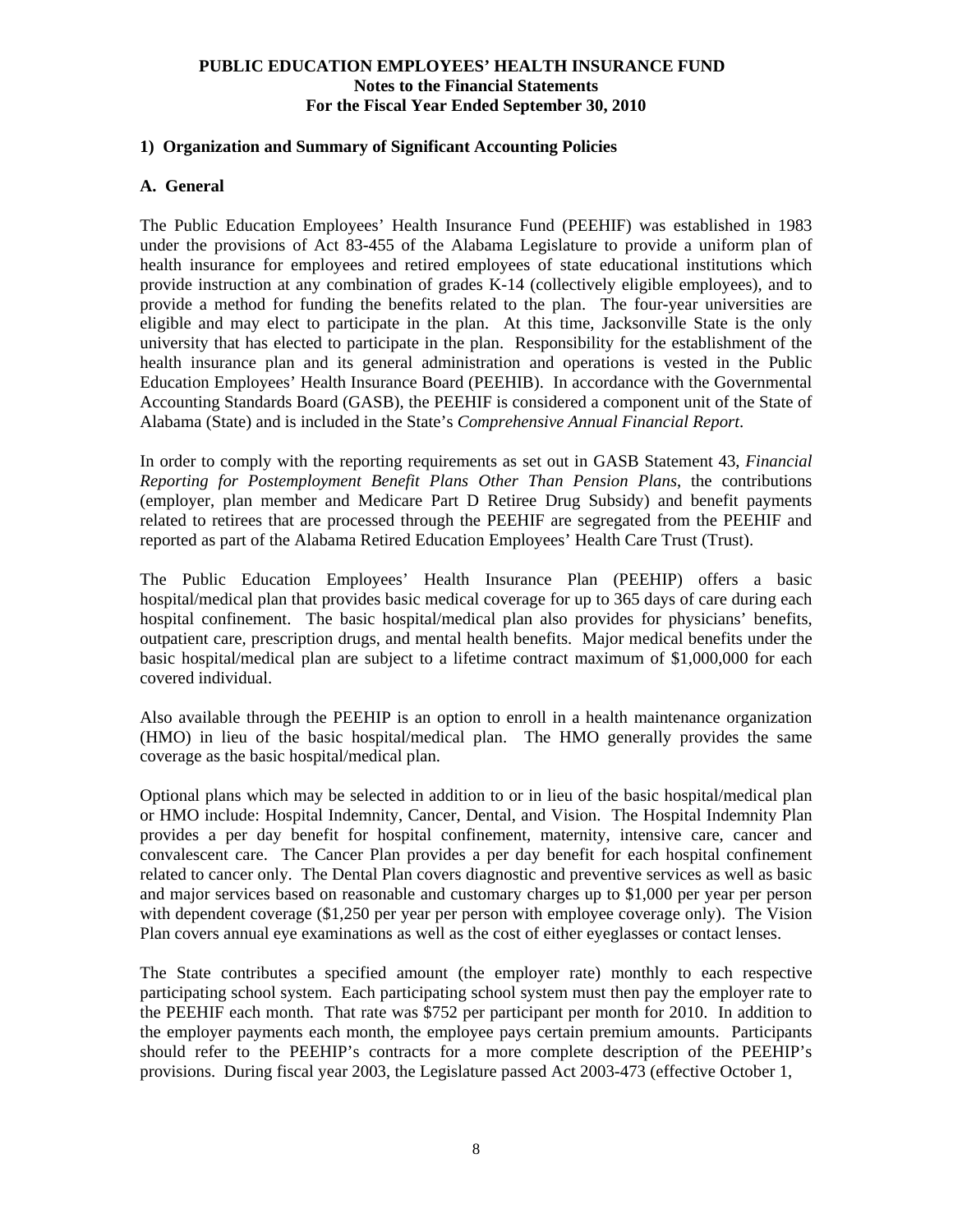## **A. General, Continued**

2003) which requires universities that do not participate in PEEHIP to pay the health insurance costs of its retirees to the PEEHIF.

The monthly employer premium established by the Legislature in the 2010 Budget was paid in accordance with the recommendation by the PEEHIP management. The recommendation was based on the determination made by the third party actuary.

The Teachers' Retirement System of Alabama (TRS) has been appointed as the administrator of the PEEHIF.

#### **B. Basis of Accounting**

The PEEHIF is a proprietary fund that operates under the accrual basis of accounting. The PEEHIF has elected to exercise paragraph 6 of Statement No. 20, "Accounting and Financial Reporting for Proprietary Funds and Other Governmental Entities That Use Proprietary Fund Accounting." Statement 20, paragraph 6, requires that all proprietary activities should apply all applicable GASB pronouncements as well as any Financial Accounting Standards Board (FASB) Statements and Interpretations, Accounting Principles Board (APB) Opinions, and Accounting Research Bulletins (ARBs) of the Committee on Accounting Procedure (CAP) issued on or before November 30, 1989, unless such FASB, APB, and CAP pronouncements conflict with or contradict GASB pronouncements. FASB pronouncements issued after November 30, 1989, even if they modify an applicable FASB, APB, or CAP pronouncement, are not applicable unless adopted by a GASB pronouncement. Subsequent events were evaluated by management through the date the financial statements were issued.

## **C. Cash**

Cash consists of deposits held by the State Treasurer in the PEEHIF's name. Deposits are entirely insured by Federal depository insurance or protected under the Security for Alabama Funds Enhancement (SAFE) Program. The *Code of Alabama 1975* requires all State organizations to participate in the SAFE Program. The SAFE Program is a multiple financial institution collateral pool. The SAFE Program requires all public funds to be deposited in a financial institution designated by the State Treasurer as a qualified public depository. Each qualified public depository is required to pledge collateral in accordance with the rules established by the SAFE Board of Directors. In the event that a qualified public depository defaults or becomes insolvent and the pledged collateral is insufficient to satisfy the claims of public depositors, the *Code of Alabama 1975, Section 41-14A-9(3)* authorizes the State Treasurer to make assessments against the other qualified public depositories in the pool so that there will be no loss of public funds. Cash designated for payment of administrative expenses at September 30, 2010 was \$4,919,753.88.

#### **D. Expense Fund**

During the fiscal year ended September 30, 2010, the PEEHIB designated \$3,600,000 of premiums received to be used for the payment of administrative expenses. The administrative costs incurred directly for the operation of the PEEHIF are paid from the expense fund. No indirect costs are allocated to the PEEHIF by the TRS.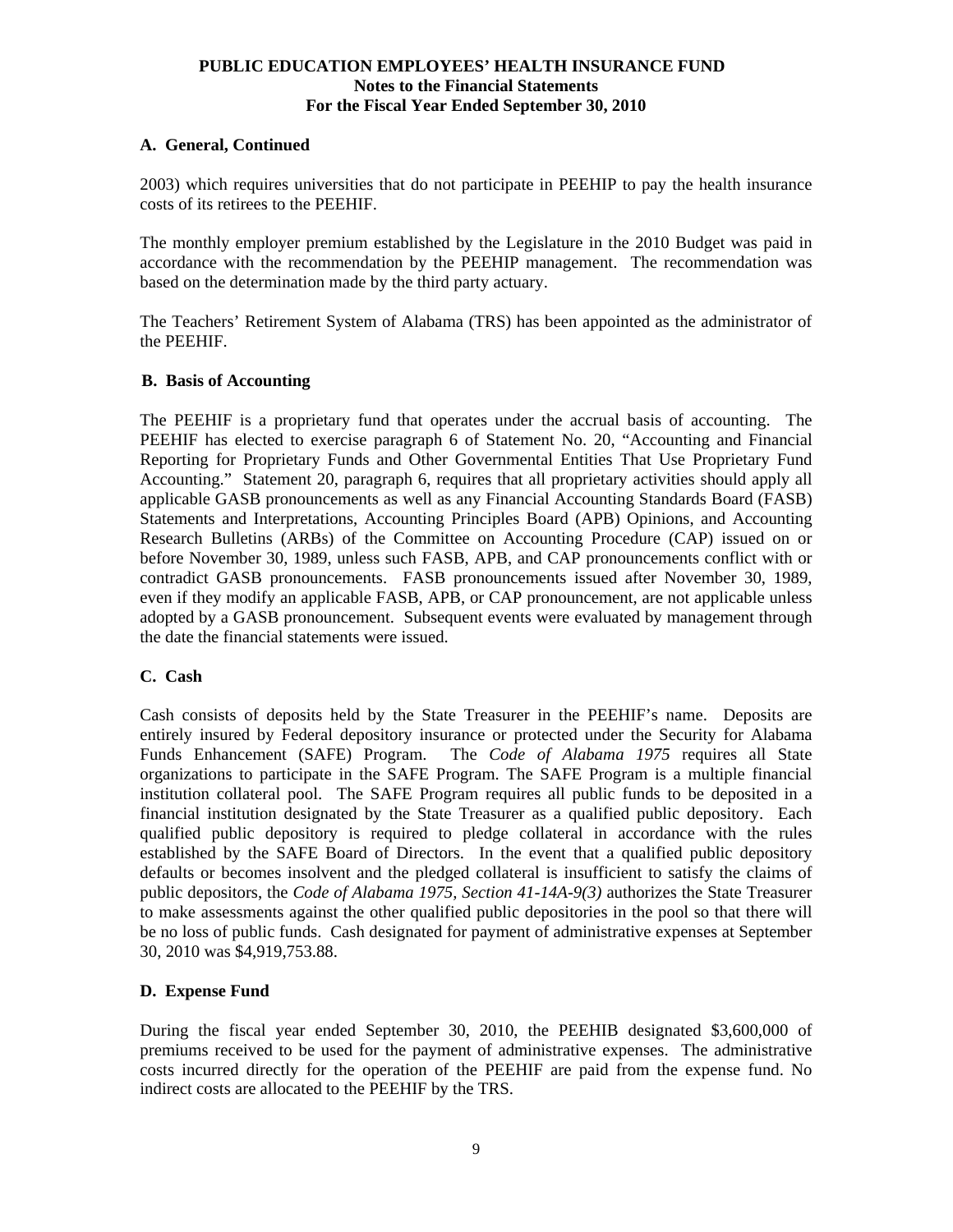## **E. Investments**

The Board of Control of the PEEHIF has the responsibility and authority to invest and reinvest available funds, through the secretary-treasurer and investment committee, in bonds, mortgage-backed securities, mortgages, common and preferred stock, and other investment vehicles with the care, skill, prudence and diligence under the circumstances then prevailing that a prudent person acting in a like capacity and familiar with such matters would use.All plan assets are carried at fair value except commercial paper which is reported at cost, which approximates fair value. U.S. agency obligations and corporate bonds are reported at the last reported sales price. Generally, private placements are valued based on the selling price of similar investments sold in the open market. In those instances where there are no similar investments sold in the open market, an appraisal is performed to determine the fair value of the private placements.

## **F. Use of Estimates**

The preparation of financial statements in conformity with generally accepted accounting principles requires management to make estimates and assumptions that affect the reported amounts on the financial statements. Actual results may differ from these estimates.

## **G. Premiums**

Premium revenue is recognized in the period in which the related coverage is provided. Premium payments that have not been received by the end of a coverage period are recorded as premium receivable. Likewise, premiums received before the month of coverage are recorded as unearned premiums.

## **H. Medicare Part D**

Medicare Part D reimbursements are the result of PEEHIP continuing prescription drug coverage for Medicare beneficiaries and qualifying for the Medicare Part D subsidy. In order to comply with GASB Statement 43, Medicare Part D reimbursements are now reported in the Alabama Retired Education Employees' Health Care Trust.

## **I. Unpaid Claims Liabilities**

Claims liabilities are established based on the actual cost of claims reported but not settled, and estimates of claims that have been incurred but not reported. Actual claims costs ultimately incurred may vary from estimated claims liabilities should the nature and frequency of actual claims vary from historical claims experience on which the estimates are based. Adjustments to claims liabilities are charged or credited to expense in the periods in which they are made.

Unpaid claims liabilities are material estimates that are particularly susceptible to changes in the near term. Management believes the liabilities established for unpaid claims at September 30, 2010 are adequate to cover the ultimate net cost of claims, but the liabilities are necessarily based on estimates and accordingly, the amount ultimately paid will be more or less than such estimates.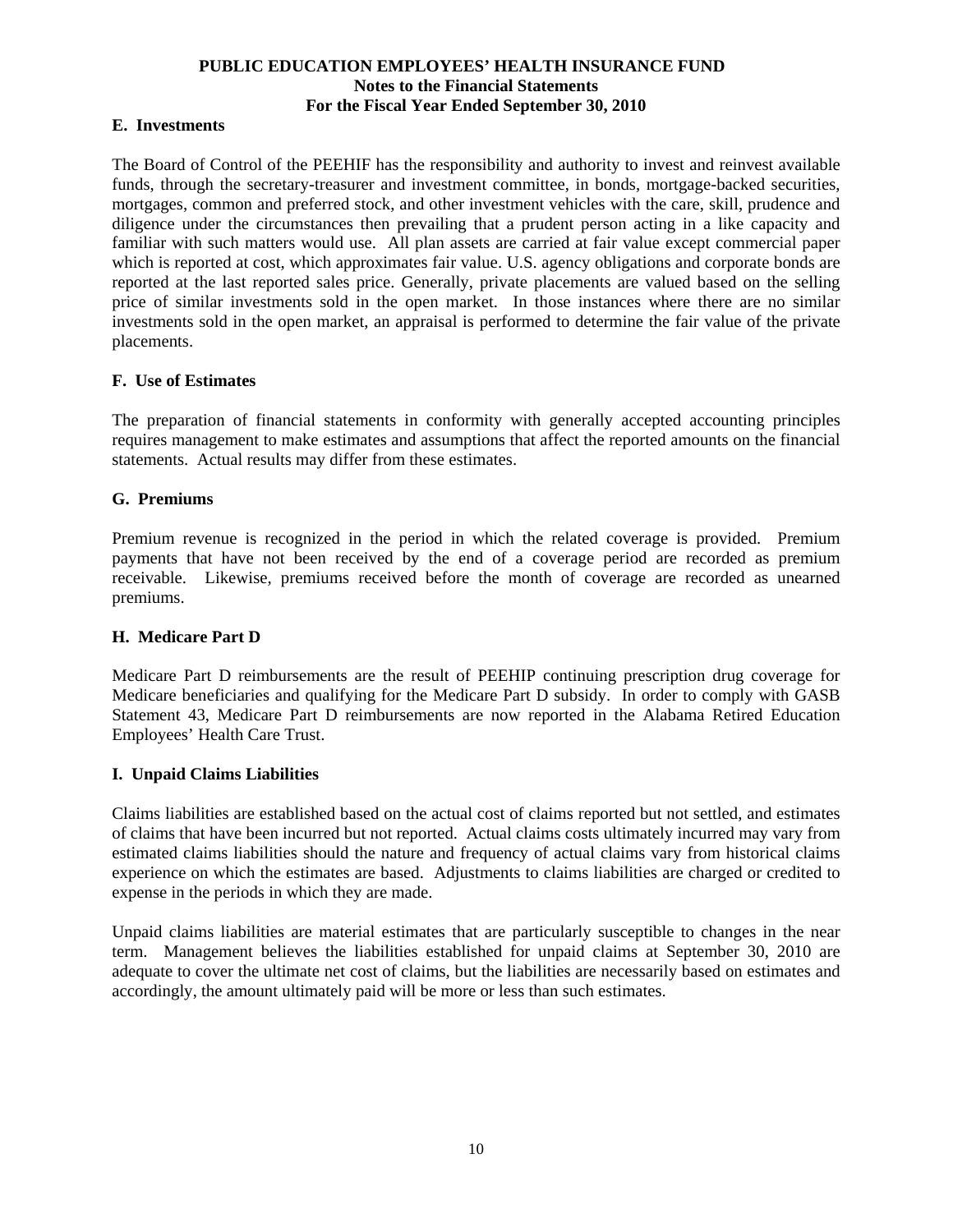#### **J. Employee Benefits**

The PEEHIF records a liability and charge to expense for all compensated absences attributable to services already rendered and that are not contingent on specific events outside the control of the employer or employee.

## **K. Equity**

Expense fund equity is allocated for the payment of administrative expenses. Insurance equity is allocated for the payment of insurance benefits. As of September 30, 2010, unrestricted equity was allocated as follows:

(Amounts in Thousands)

| <b>Fund Equity – unrestricted</b> |          |
|-----------------------------------|----------|
| Expense Fund                      | \$ 3.801 |
| Insurance Fund                    | 15.270   |
| <b>Total Fund Equity</b>          | \$19,071 |

## **2) Contract Administrators**

 Blue Cross and Blue Shield of Alabama (BCBS), under contract with the PEEHIB, administered medical claims incurred in accordance with the plan. The BCBS administrative fee was \$8.85 per month per contract. The \$8.85 per member per month fee was charged to the PEEHIF.

 Blue Cross and Blue Shield of Alabama (BCBS), under contract with the PEEHIB, administered participant requests for reimbursement covered under flexible employee benefit plans. BCBS charged the PEEHIF an administrative fee of \$3.00 per month per contract.

Express Scripts, Inc., under contract with the PEEHIB, administered claims under the prescription drug plan. The Express Scripts administrative fee was \$2.39 per prescription. The \$2.39 per prescription fee was charged to the PEEHIF.

Southland National Corporation (Southland), under contract with the PEEHIB, administered claims under the optional plans. The PEEHIF paid Southland an amount equal to covered charges plus processing fees. The processing fees per month per contract were \$.75 for Group Hospital Indemnity, \$.61 for Group Cancer, \$1.08 for Group Vision, and \$1.40 for Group Dental.

## **3) Investments**

## **A. Investment Risks**

Investments are subject to certain types of risks, including interest rate risk, custodial credit risk, credit quality risk, and foreign currency risk. The following describes those risks:

Interest Rate Risk – The fair value of fixed-maturity investments fluctuate in response to changes in market interest rates. Increases in prevailing interest rates generally translate into decreases in fair value of those instruments. The fair value of interest sensitive instruments may also be affected by the creditworthiness of the issuer, prepayment options, relative values of alternative investments, and other general market conditions. Certain fixed maturity investments have call provisions that could result in shorter maturity periods. However, the Fund's intent is to hold all fixed maturity investments until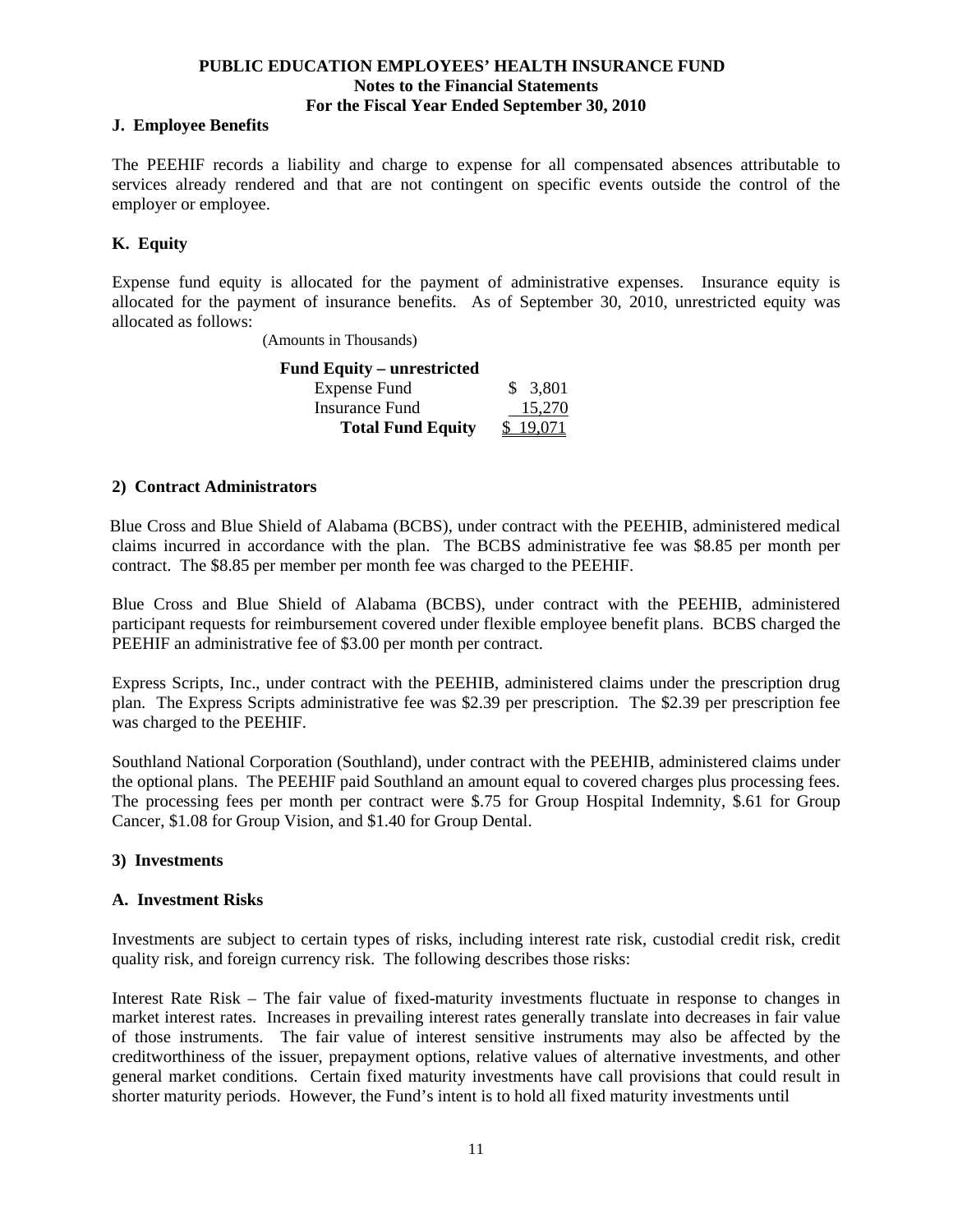## **A. Investment Risks, Continued**

maturity, and as such, fixed maturity investments are classified in the following tables as if they will be held to maturity.

Custodial Credit Risk – For an investment, custodial credit risk is the risk that an entity will not be able to recover the value of its investments or collateral securities that are in the possession of an outside party if the counterparty fails. The PEEHIF's custodial credit risk policy requires the custodial agent to hold or direct its agents or subcustodians to hold, for the account of the PEEHIF all securities and other non-cash property other than securities in the Federal Reserve book-entry system, in a clearing agency which acts as a securities depository, or in another book-entry system. The PEEHIF's safekeeping agent holds all investments of the PEEHIF in the PEEHIF's name.

Credit Quality – Nationally recognized statistical rating organizations provide ratings of debt securities quality based on a variety of factors, such as the financial condition of the issuers, which provide investors with some idea of the issuer's ability to meet its obligations. Domestic fixed-maturity investments may consist of rated or non-rated securities. International fixed-maturity investments may consist of securities with a rating of at least A by one of the principal rating agencies at the time of purchase or acquisition, except that up to 2% of the fair value of the Fund's total portfolio may be invested in obligations of sovereign countries with a rating of BBB or BAA at the time of purchase. The

Fund may hedge against the possible adverse effects of currency fluctuations on the Fund's portfolio of international fixed income obligations when it is considered appropriate. Short-term investments may consist of commercial paper rated at least A-2 and/or P-2, repurchase agreements, short-term U.S. securities, and other money market investments. U.S. government bonds, indexed linked government bonds, and certain government agency securities (Government National Mortgage Association or GNMAs) are explicitly backed by the full faith of the U.S. government and are not considered to have credit risk.

Foreign Currency Risk – The risk that changes in exchange rates will adversely affect the fair value of an investment. In order for an international equity security to be eligible for purchase by the Fund, the issuing company must be incorporated in a country whose debt securities are eligible for purchase as discussed above, and the market value of the aggregate outstanding equity of the issuing company must be at least \$100 million.

Concentration of Credit Risk – The investment policies limit the aggregate amount that can be invested in each class of investments. The asset allocation decisions are determined by the set limits along with the following three factors:

- 1) The actuarial projected liability stream of benefits and their cost
- 2) The perception of the prospective risks and returns of eligible asset classes
- 3) Judgments regarding future economic and financial conditions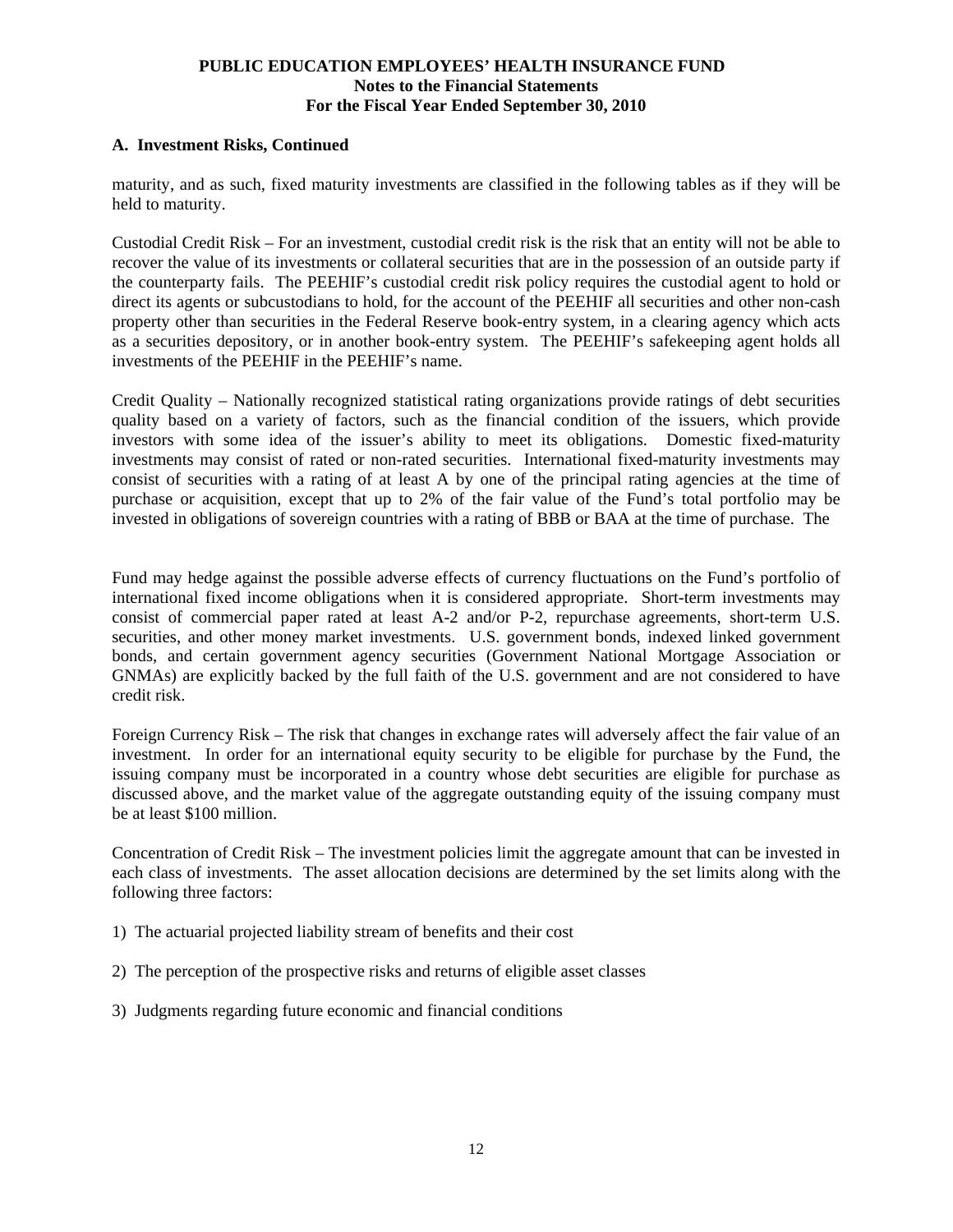## **A. Investment Risks, Continued**

The policy limits are as follows:

- Domestic Fixed Income Limited to 50% of the market value of the Fund's aggregate portfolio.
- International Fixed Income Limited to 10% of the market value of the Fund's total portfolio.
- Domestic Equity Limited to 65% of the market value of the Fund's aggregate portfolio.
- $\bullet$  International Equity The aggregate market value of international equities is limited to 25% of the aggregate market value of the Fund's total portfolio. Also, the Fund may not purchase or hold more than 5% of any class of the outstanding stock of a company.
- Real Estate The suggested limit is 15% of the book value of the Fund's portfolio.
- Alternative Investments (mezzanine financing, LBO's, venture capital, limited partnerships, futures, commodities and derivative investments) – Limited to 10% of the book value of the Fund's aggregate portfolio.
- Short-term Investments Limited to 20% of the market value of the Fund's aggregate portfolio in order to maintain adequate liquidity for payment of member health care benefits.

The following table provides information as of September 30, 2010, concerning the fair value of investments and interest rate risk:

#### **Investments**

(Amounts in Thousands)

|                           |    | <b>Maturity in Years at Fair Value</b> |  |                          |       |          |        |         |              |                   |      |        |
|---------------------------|----|----------------------------------------|--|--------------------------|-------|----------|--------|---------|--------------|-------------------|------|--------|
|                           |    | Less                                   |  |                          |       |          |        | More    |              | <b>Total</b>      |      |        |
| <b>Type of Investment</b> |    | Than 1                                 |  | $1-5$                    |       | $6 - 10$ |        | Than 10 |              | <b>Fair Value</b> |      | Cost   |
| <b>Commercial Paper</b>   | S. | 80,723 \$                              |  |                          | $- S$ |          | $-$ \$ |         | $-$ \$       | 80.723            | - \$ | 80,723 |
| Total Investments \$      |    | 80.723                                 |  | $\overline{\phantom{a}}$ | - \$  |          | $-$ \$ | $\sim$  | <sup>S</sup> | 80.723            | - \$ | 80,723 |

The following table provides information as of September 30, 2010, concerning credit risk:

#### **RATINGS OF FIXED MATURITIES**

(Amounts in Thousands)

|                        |              |    |        | <b>Fair Value as a Percentage</b> |  |  |
|------------------------|--------------|----|--------|-----------------------------------|--|--|
|                        | Fair         |    |        | of Total Fixed                    |  |  |
| <b>Moody's Ratings</b> | Value        |    | Cost   | <b>Maturity Fair Value</b>        |  |  |
| $P-1$                  | \$<br>7.727  | -S | 7.727  | 9.57                              |  |  |
| $P-2$                  | 72,996       |    | 72,996 | 90.43                             |  |  |
| Totals                 | \$<br>80.723 | -S | 80,723 | 100.00                            |  |  |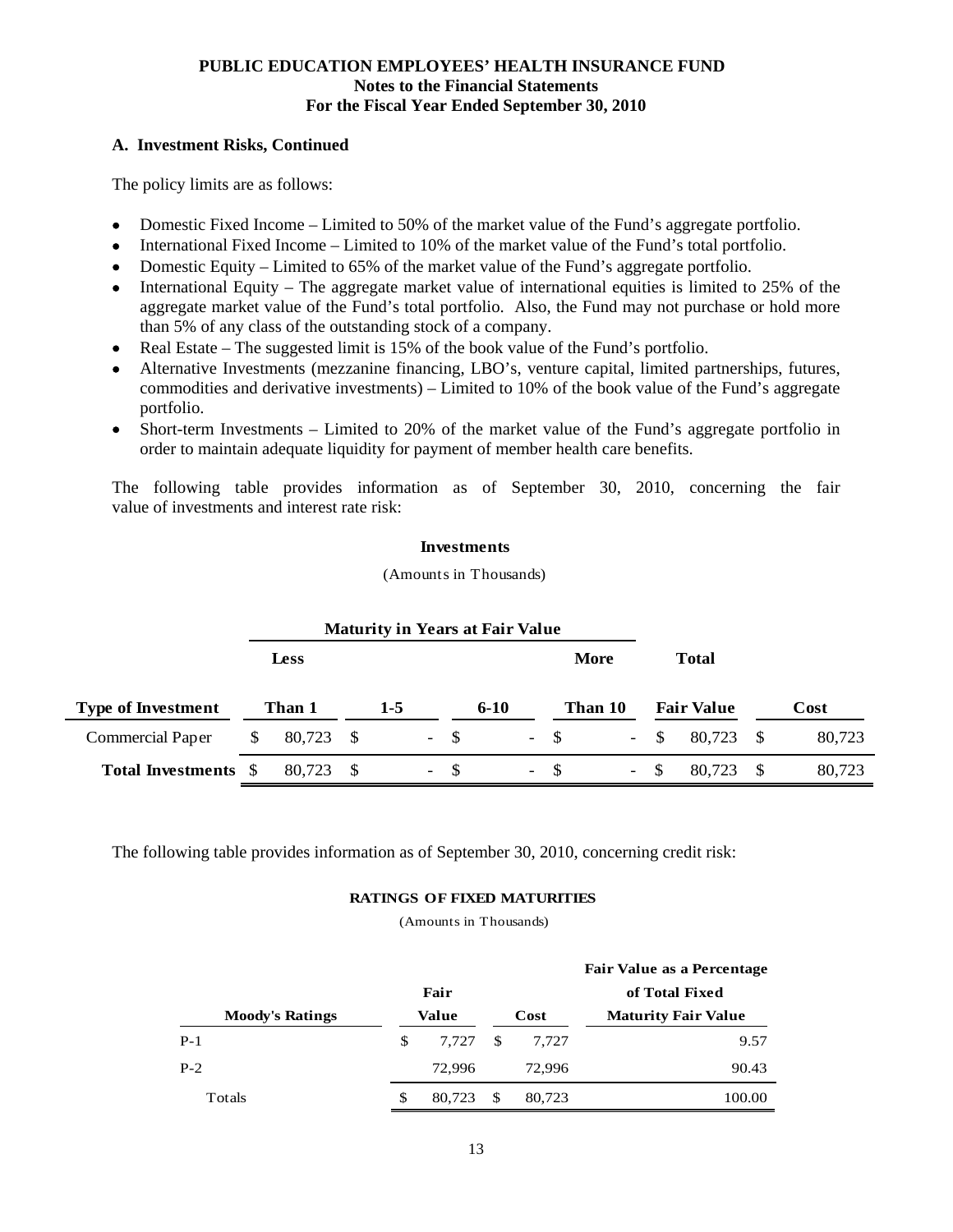#### **B. Concentration of Investments**

As of September 30, 2010, the PEEHIF owned commercial paper of Valspar Corporation, Southern Power Company, and Hitachi Capital American Corp., which represented approximately 18.58%, 16.67%, and 30.97%, respectively, of the total fair value of investments. PEEHIF also owned commercial paper of BAE System Holdings, Inc., and ERAC USA Finance Co., which represented approximately 8.10%, and 7.43%, respectively, of the total fair value of investments as of September 30, 2010.

#### **4)** U**npaid Claims Liabilities**

As discussed in Note 1, the PEEHIF establishes a liability for both reported and unreported insured claims, which includes provisions for both future payments of losses and related claim adjustment expenses. The following represents changes in those aggregate liabilities for the PEEHIF for 2010.

#### **UNPAID CLAIMS LIABILITIES**

(Amounts in Thousands)

| <b>Unpaid Claims and Claim Adjustment Expenses</b>  |              |
|-----------------------------------------------------|--------------|
| at Beginning of Year                                | \$<br>78,547 |
| Incurred Claims and Claim Adjustment Expenses:      |              |
| Provision for Insured Events of the Current Year    | 790,024      |
| Decrease in Provision for Insured Events for        |              |
| <b>Prior Years</b>                                  | (2,808)      |
| Total Incurred Claims and Claim Adjustment Expenses | 787,216      |
| Payments:                                           |              |
| Claims and Claim Adjustment Expenses                |              |
| Attributable to Insured Events of the Current Year  | 713,231      |
| Claims and Claim Adjustment Expenses                |              |
| Attributable to Insured Events of the Prior Years   | 75,739       |
| <b>Total Payments</b>                               | 788,970      |
| <b>Total Unpaid Claims and Claim Adjustment</b>     |              |
| Expenses at the End of the Year                     | \$<br>76,793 |

#### **5) Other Postemployment Benefits**

The PEEHIF employees and retirees participate in the State Employees' Health Insurance Plan (SEHIP) administered by the State Employees' Health Insurance Board (Board). The State Employees' Insurance Fund (SEIF) was established in 1965 under the provisions of Act 833 of the Legislature to provide health insurance benefits for employees and retired employees of the State of Alabama. In addition, The *Code*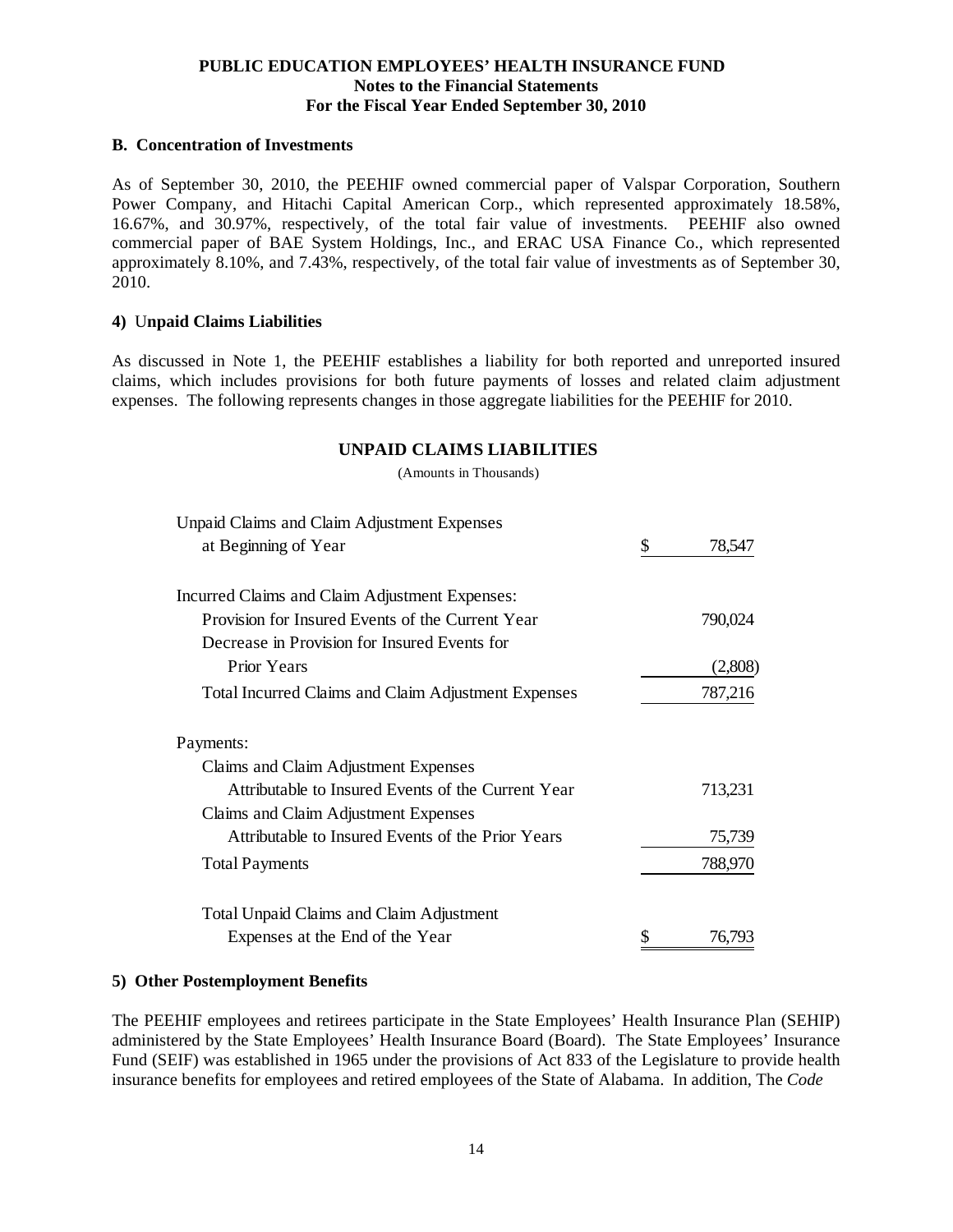#### **5) Other Postemployment Benefits, Continued**

*of Alabama, Section 36-36-1,* established the Alabama Retired State Employees' Health Care Trust) for the purpose of accumulating assets to fund retiree benefits. The Trust is a single-employer plan.

The Trust issues financial statements that may be obtained by writing to:

 State Employees' Insurance Board P.O. Box 304900 Montgomery, AL 36130

The *Code of Alabama 1975, Section 36-29-7,* authorizes the employer contributions to the plan. Each year, the Legislature sets the premium rate in the annual appropriation bill required to be paid by employers on behalf of each active member.

A portion of the premium is used to assist in funding retiree benefits. The fiscal year 2010 rate was \$805 per active member per month.

The *Code of Alabama, Section 36-29-19.7* authorizes the retiree contributions to the plan. Required monthly contribution rates for FY2010 were as follows:

#### *Required member Rates*

-Individual Coverage/Non-Medicare Eligible - \$181

-Family Coverage/Non-Medicare Eligible Retired Member and Non-Medicare Eligible

Dependent(s) -\$393

-Family Coverage/Non-Medicare Eligible Retired member and Dependent Medicare Eligible - \$302 -Individual Coverage/Medicare Eligible Retired Member - \$0

-Family Coverage/Medicare Eligible Retired Member and Non-Medicare Eligible Dependent(s) - \$212

-Family Coverage/Medicare Eligible Retired Member and Dependent Medicare Eligible - \$121

-For employees that retire other than for disability, for each year under 25 years of service, the retiree pays two percent of the employer premium and for each year over 25 years of service, the retiree premium is reduced by two percent of the employer premium.

#### *Surviving Spouse Rates*

-Surviving Spouse Non-Medicare Eligible - \$302

-Surviving Spouse Non-Medicare Eligible and Dependent Non-Medicare Eligible - \$514

-Surviving Spouse Non-Medicare Eligible and Dependent Medicare Eligible - \$423

-Surviving Spouse Medicare Eligible - \$121

-Surviving Spouse Medicare Eligible and Dependent Non-Medicare Eligible - \$333

-Surviving Spouse Medicare Eligible and Dependent Medicare Eligible - \$242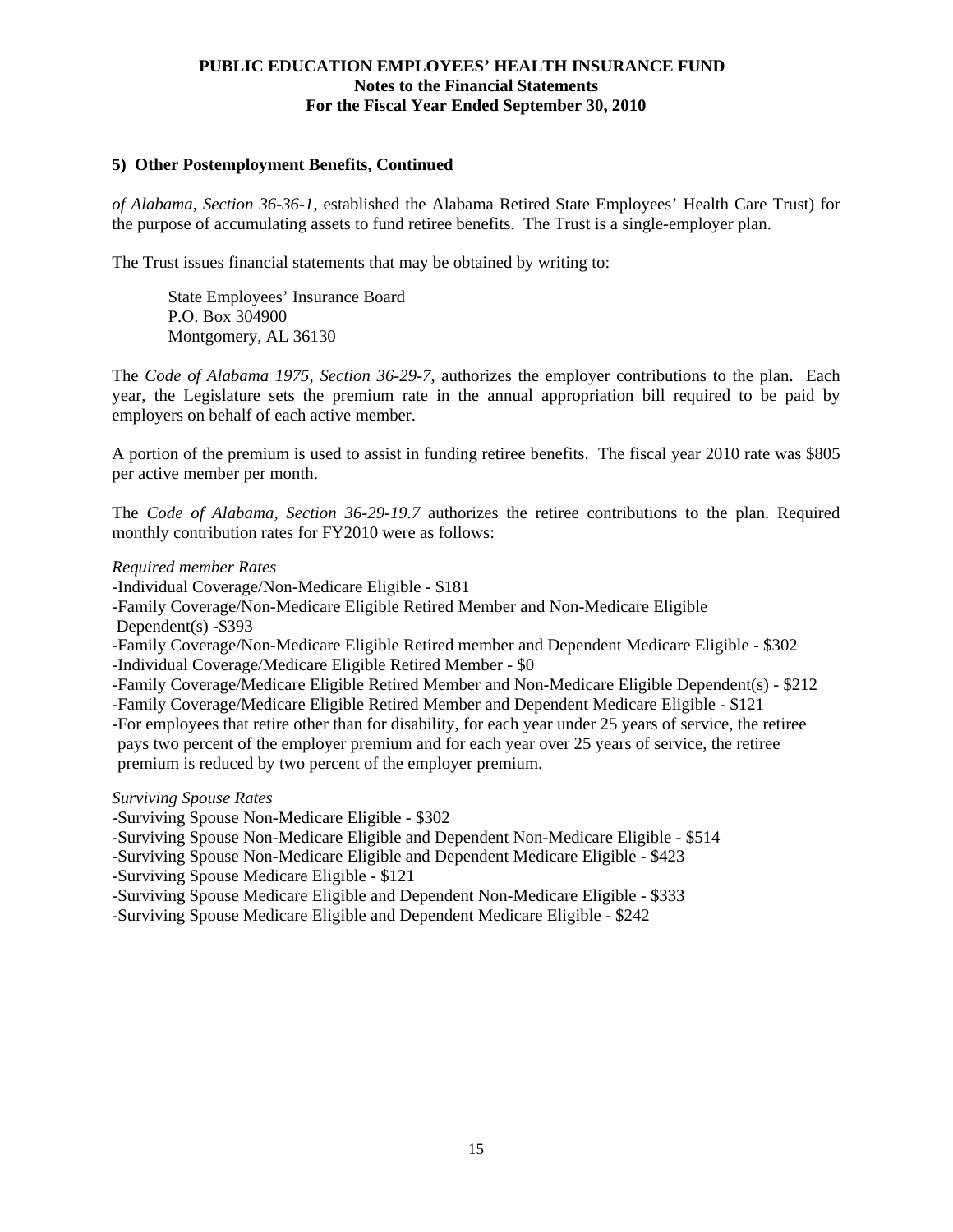#### **5) Other Postemployment Benefits, Continued**

PEEHIF employees participate in the State Employees' Health Insurance Plan of Alabama. The following table details the annual required contributions and the percentage contributed.

| (Amounts in Thousands) |                    |              |                 |             |  |  |  |  |  |  |
|------------------------|--------------------|--------------|-----------------|-------------|--|--|--|--|--|--|
|                        |                    |              | Annual          |             |  |  |  |  |  |  |
|                        | <b>Fiscal Year</b> |              | <b>Required</b> | Percentage  |  |  |  |  |  |  |
|                        | <b>Ended</b>       | Contribution |                 | Contributed |  |  |  |  |  |  |
|                        | 2010               | S            | 165             | 40.33%      |  |  |  |  |  |  |
|                        | 2009               |              | 141             | 30.47%      |  |  |  |  |  |  |
|                        | 2008               |              | 237             | 18.57%      |  |  |  |  |  |  |

#### **6) Pension Plan for PEEHIF Employees**

PEEHIF employees participate in the TRS pension plan, which is a cost sharing plan. Contributions to the plan were made in accordance with actuarially determined contribution requirements. The schedule of Employer Contributions is shown below:

(Amounts in Thousands)

| Annual             |    |                      |             |  |  |  |  |  |  |  |  |
|--------------------|----|----------------------|-------------|--|--|--|--|--|--|--|--|
| <b>Fiscal Year</b> |    | <b>Required</b>      | Percentage  |  |  |  |  |  |  |  |  |
| <b>Ended</b>       |    | <b>Contributions</b> | Contributed |  |  |  |  |  |  |  |  |
| 2010               | \$ | 220                  | 100%        |  |  |  |  |  |  |  |  |
| 2009               |    | 193                  | 100%        |  |  |  |  |  |  |  |  |
| 2008               |    | 175                  | 100%        |  |  |  |  |  |  |  |  |